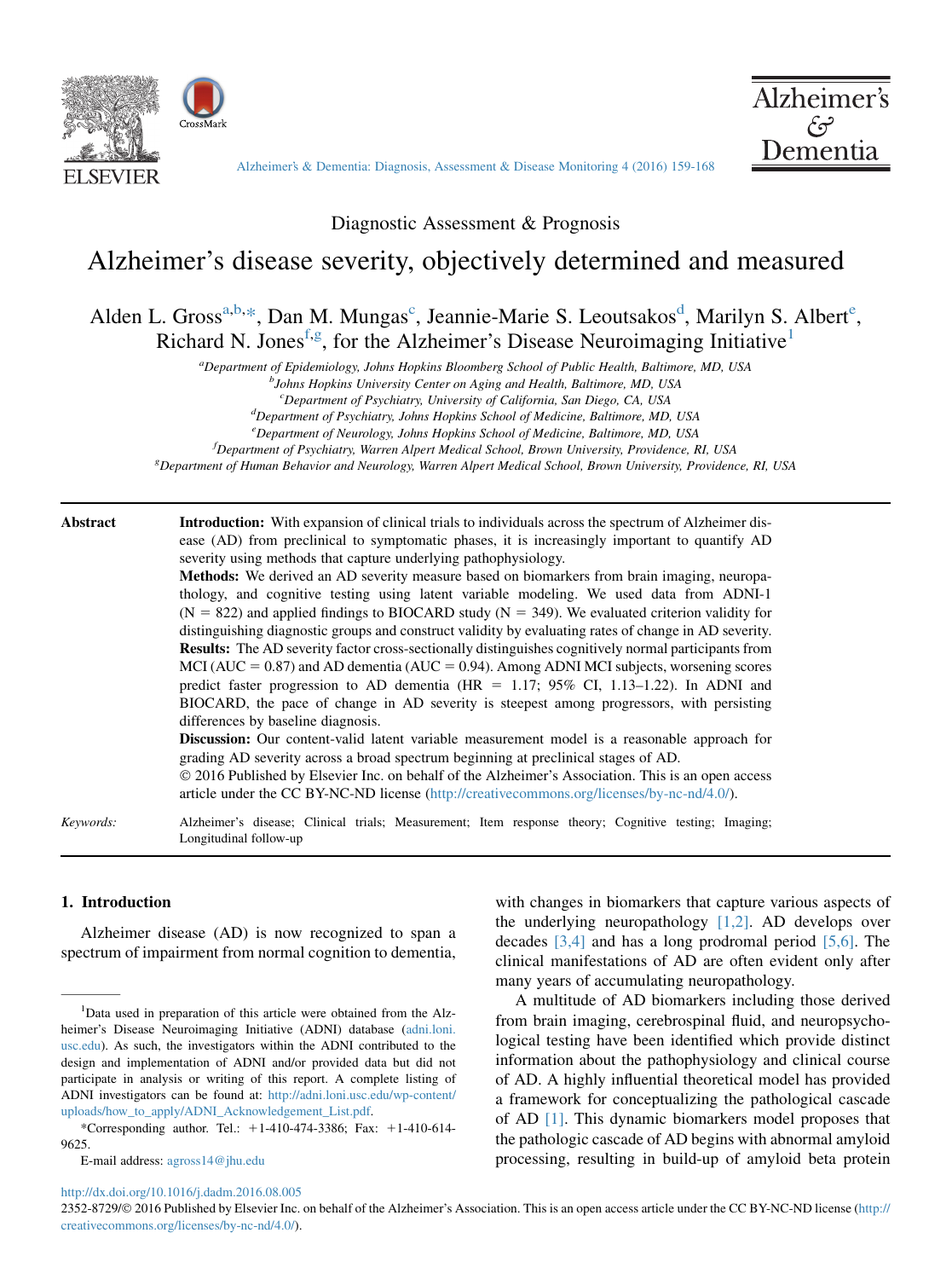$(A\beta_{1-42})$  in the brain, accelerating tau deposition, which in combination has neurotoxic effects resulting in cellular dysfunction and death, brain atrophy, and impaired neuropsychological function. This process culminates in clinical symptoms and functional disability [\[1\]](#page-8-0).

Biomarkers in the dynamic biomarkers model are hypothesized to provide information over a spectrum from preclinical to clinical stages of AD. Evidence suggests, however, that no single biomarker provides sufficient information to capture the underlying severity of disease across the entire spectrum. Several efforts are thus underway to objectively and quantitatively combine multiple biomarkers to characterize the clinico-pathophysiological severity of AD [\[7,8\].](#page-9-0) The main goal of this study is to operationalize such a method objectively and quantitatively and to evaluate its validity.

Features of the dynamic biomarkers hypothesis relevant for its operationalization are the prevalence of multiple disease severity markers, thought to represent relationships between disease severity markers and disease stage and the characterization of the phase of disease. First, levels of disease severity markers underlying physiological mechanisms indicate worsening AD severity over time. Different markers worsen from normal to abnormal levels during different phases of AD, ranging from cognitively normal, through mild cognitive impairment (MCI), to clinical dementia. A second feature of the dynamic biomarkers model is the hypothesized sigmoidal (s-shaped) relationship between each disease severity marker and disease stage. In the midrange of the disease severity marker response, its relationship with underlying disease stage is presumed linear, but the distribution at its tails asymptotes toward normal/ abnormal response levels. Different disease severity markers have different dynamic ranges. For example, while deposition of  $A\beta_{1-42}$  is initially occurring, there may be no change in memory. Later, while memory worsens, it is hypothesized that less  $A\beta_{1-42}$  deposition is taking place relative to earlier disease stages. A third key feature of the dynamic biomarkers model is disease stage on the x-axis. Neither time nor age is necessary to describe the advancing disease course, but some quantity (i.e., underlying disease severity) not directly measureable is. Jack et al. [\[9\]](#page-9-0) suggested a latent variable model, as implemented in this study, may sufficiently represent AD severity and its relationship to disease severity markers.

The dynamic biomarkers model is almost immediately recognizable as a latent variable model. Latent variable models relate item responses on observed variables to a latent, or unobserved, variable using probabilistic models. Severity of underlying pathology is the latent variable. A latent variable is not directly observable but is presumed to causally influence reflective indicators (disease severity markers). The response scale of disease severity markers and sigmoidal response curve shape leads naturally to response variable discretization [\[10\]](#page-9-0) and graded response variable modeling [\[11\]](#page-9-0). Latent variable modeling characterizes aspects of persons (level of latent AD severity) and aspects of latent variable indicators (disease severity markers). This approach quantifies underlying AD pathology in persons without frank impairment.

Our main goal was to operationalize the dynamic biomarkers hypothesis. We present an objective and quantitative method for integrating multiple biomarkers and other disease severity markers of AD into a global measure of AD severity using a latent trait framework based in measures from cerebrospinal fluid, structural neuroimaging, neuropsychological performance, and ratings of functional impairment. We demonstrate the potential utility of the measure of AD severity by using it to describe differences between clinically defined diagnostic groups—normal, MCI, and AD dementia—and to predict future progression to more impaired clinical states. We suggest applications of the model for research and clinical purposes, as well as weaknesses and opportunities for extending the model. We used data from the Alzheimer's Disease Neuroimaging Initiative (ADNI) study to derive the model and applied the findings in the BIOCARD study, both longitudinal studies in which a range of biomarkers was collected.

#### 2. Methods

## 2.1. Participants

We used data collected in the ADNI and BIOCARD studies. ADNI ([adni.loni.usc.edu](http://adni.loni.usc.edu)) was launched in 2003 as a public-private partnership, led by Principal Investigator Michael W. Weiner, MD. The primary goal of ADNI was to test whether biological markers could be used to improve measurement of clinical and neuropsychological progression in clinical trials. In these analyses, we used data from ADNI-1. For up-to-date information, see [www.adni-info.org](http://www.adni-info.org).

The BIOCARD study initially recruited 349 cognitively normal middle-aged persons starting in 1995, most of whom by design had a first-degree relative with dementia. The primary goal of the study was to identify early markers of progression to MCI due to AD in cognitively normal people. Participants were recruited by the Geriatric Psychiatry branch of the Intramural Program of the National Institute of Mental Health. The study was stopped in 2005, and in 2009 was reestablished by a research team at the Johns Hopkins School of Medicine. Clinical assessments and cognitive testing were completed annually; MRI scans, cerebrospinal fluid, and blood specimens were collected approximately every 2 years. Further details are available elsewhere [\[12\].](#page-9-0) Importantly, BIOCARD is smaller in sample size and has less heterogeneity in AD severity than ADNI, but BIO-CARD has greater longitudinal follow-up.

ADNI data could be characterized as a cross-sectional study with longitudinal follow-up in that participants in diagnostic groups were very different from each other at baseline on cognitive, imaging, and cerebrospinal fluid (CSF) outcomes, and the study has not yet followed people long enough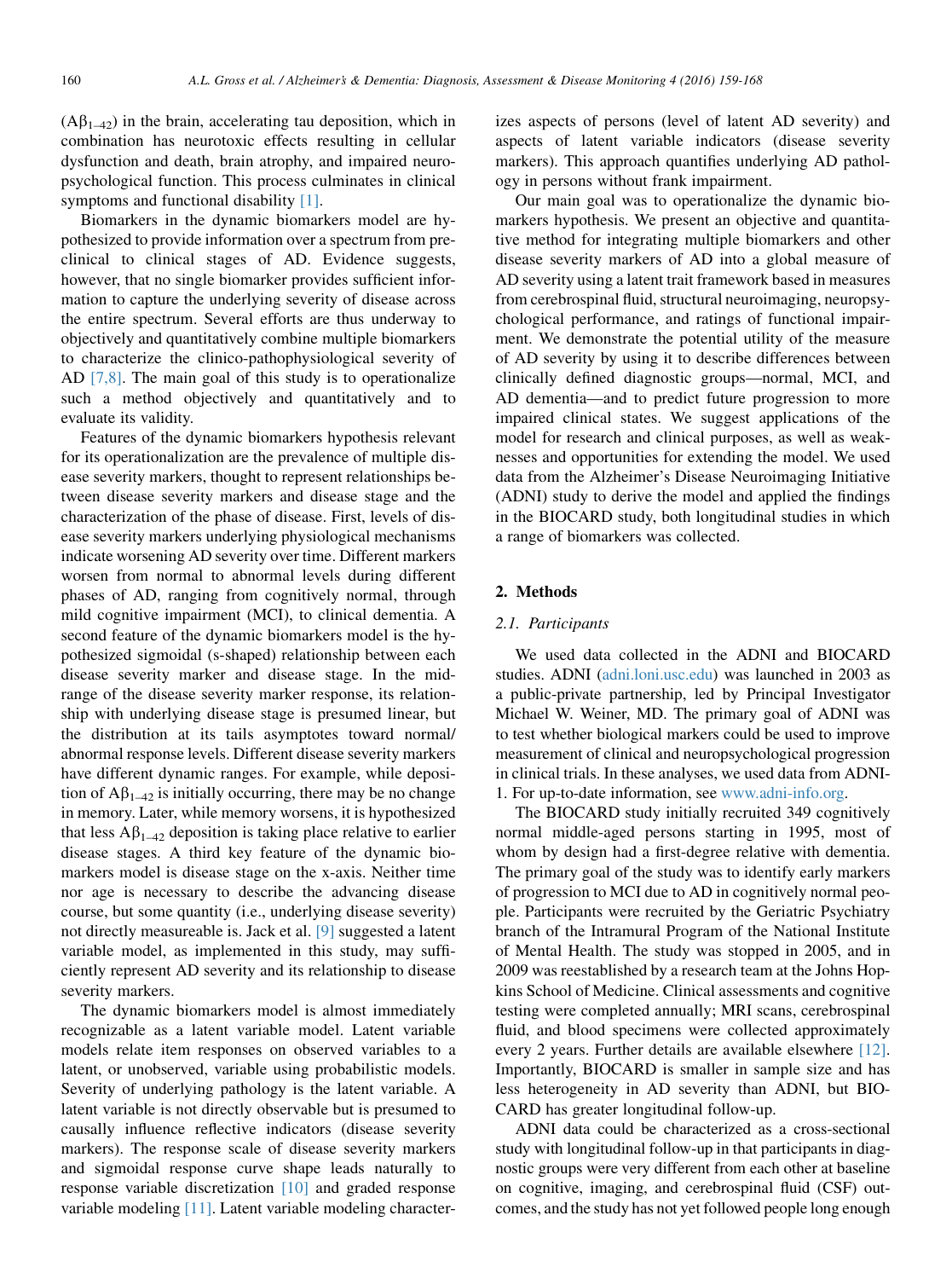to observe considerable within-person changes in many variables relative to baseline differences [\[13\]](#page-9-0). Our reason for using these data is that ADNI provides a wider spread, albeit from cross-sectional information, of AD biomarker levels thank BIOCARD and thus presumably better measurement estimation in the impaired range of AD severity.

# 2.2. Disease severity markers

We used biomarkers from each dimension proposed by Jack et al. [\[1\].](#page-8-0) Concentrations of  $A\beta_{1-42}$  and phosphorylated tau (P-tau) were analyzed from CSF samples in both ADNI and BIOCARD. ADNI and BIOCARD both used the xMAP platform (Luminex Corp, Austin, Texas) and INNO-BIA AlzBio3 research-use-only reagents [\[14,15\]](#page-9-0). In ADNI and BIOCARD, measures of hippocampal volume were available from MRI scans. In analyses, we residualized hippocampal volume by intracranial volume [\[16\].](#page-9-0)

The ADNI baseline neuropsychological assessment procedures incorporated a wide range of cognitive measures [\[17\].](#page-9-0) Tests included the auditory verbal learning test (AVLT) [\[18\]](#page-9-0) and the digit symbol substitution test [\[19\].](#page-9-0) Cognitive assessments in BIOCARD were also extensive [\[12\];](#page-9-0) they included the California verbal learning test (CVLT) [\[20\]](#page-9-0) and the Digit Symbol Substitution Test. The digit symbol substitution test is a multifactorial test shown to be a significant predictor of progression from normal cognition to mild impairment  $[12]$ . We used linear equating to scale the CVLT in BIOCARD to the AVLT [\[21\].](#page-9-0) To represent clinical functioning, we used the Functional Activities Questionnaire (FAQ) available from both studies [\[22\].](#page-9-0)

#### 2.3. Scale of the response of the disease severity markers

The disease severity markers used here are not on the same scale. Placing them on a common scale can be accomplished using transformation functions. We broke continuous indicators into nine categories with equally-spaced intervals to preserve floor and ceiling effects if present (Supplementary Table 2). Cut points used to categorize disease severity markers were spaced using their empirical distributions in ADNI and are thus designed to be spread out along the range of the latent trait, unconnected to clinical diagnoses. In a sensitivity analysis, we implemented a normalization transformation function by placing each disease severity marker on a scale from 0 to 1.

#### 2.4. Analysis plan

We developed a latent trait model of AD severity based on disease severity markers guided by the dynamic biomarkers hypothesis [\[1\]](#page-8-0). We then empirically validated the model by contrasting the level and change of the derived severity score with clinical diagnosis (Normal, MCI, and AD dementia). We contrasted the score's ability to predict risk of progression to a more impaired clinical state relative to its component disease severity markers. We applied the findings from a cohort that represents a broad range of disease (ADNI) to a cohort designed to focus on the preclinical phase of AD (BIOCARD). We used both samples because although ADNI includes a wide spread of disease severity marker levels, BIOCARD features a younger sample at earlier stages of risk for dementia.

#### 2.4.1. Model derivation

To evaluate dimensionality of the AD severity indicators, we used parallel analysis with scree plots [\[23\]](#page-9-0). We then developed the latent variable measurement model of AD severity using a 2-step approach in ADNI and BIOCARD. The approach accounts for variance and covariance among AD signs and symptoms and addresses the challenge of repeated measures. First, we fit a factor analysis measurement model using baseline data in ADNI, evaluating fit by the empirical or pseudo- $r^2$ , which is the squared correlation between observed and model-estimated indicator values that represents the proportion of variability explained by the model [\[24\].](#page-9-0) The model used statistically appropriate polychoric correlation matrices and is equivalent to a logistic graded response item response theory model [\[25,26\]](#page-9-0). This equation describes the relationship between categorized biomarkers u and the AD severity factor  $\theta$ :

$$
\frac{P_{ij}(\theta)\!=\!e^{1.7a_i\left(\theta-b_{ij}\right)}}{\left[1\!+\!e^{1.7a_i\left(\theta-b_{ij}\right)}\right]}
$$

The expected probability  $P(\theta)$  of scoring in or above category j of item i is a function of a discrimination parameter  $a_i$ , a set of item difficulty or threshold parameters  $b_{ii}$ , and the latent variable  $\theta$  for AD severity.

Next, we ran the model using all follow-up data in ADNI in which parameters (factor loadings and thresholds) were constrained to their values in the baseline model as a latent variable scoring device. We used the same procedure in ADNI and in BIOCARD. After evaluating model fit in both studies, we scaled the factor in BIOCARD to that in ADNI by fixing model parameters in BIOCARD to values estimated in the baseline ADNI model. We scored BIOCARD to ADNI instead of vice versa because the greater range of disease severity markers in ADNI provided more reliable estimates.

The latent trait, estimated as a factor score for each visit with available disease severity marker data, represents a subject's level of AD severity at a visit, is defined based on the covariance of variables in a way analogous to factor analysis: our approach can be described as a generalized linear item response theory approach [\[27\].](#page-9-0) We used Mplus version 7.3 [\[28\].](#page-9-0)

# 2.4.2. Model validation

We first contrasted the level and change of the derived severity score with baseline clinical diagnosis from ADNI (AD dementia, MCI, cognitively normal) and risk of progression to a more impaired clinical state.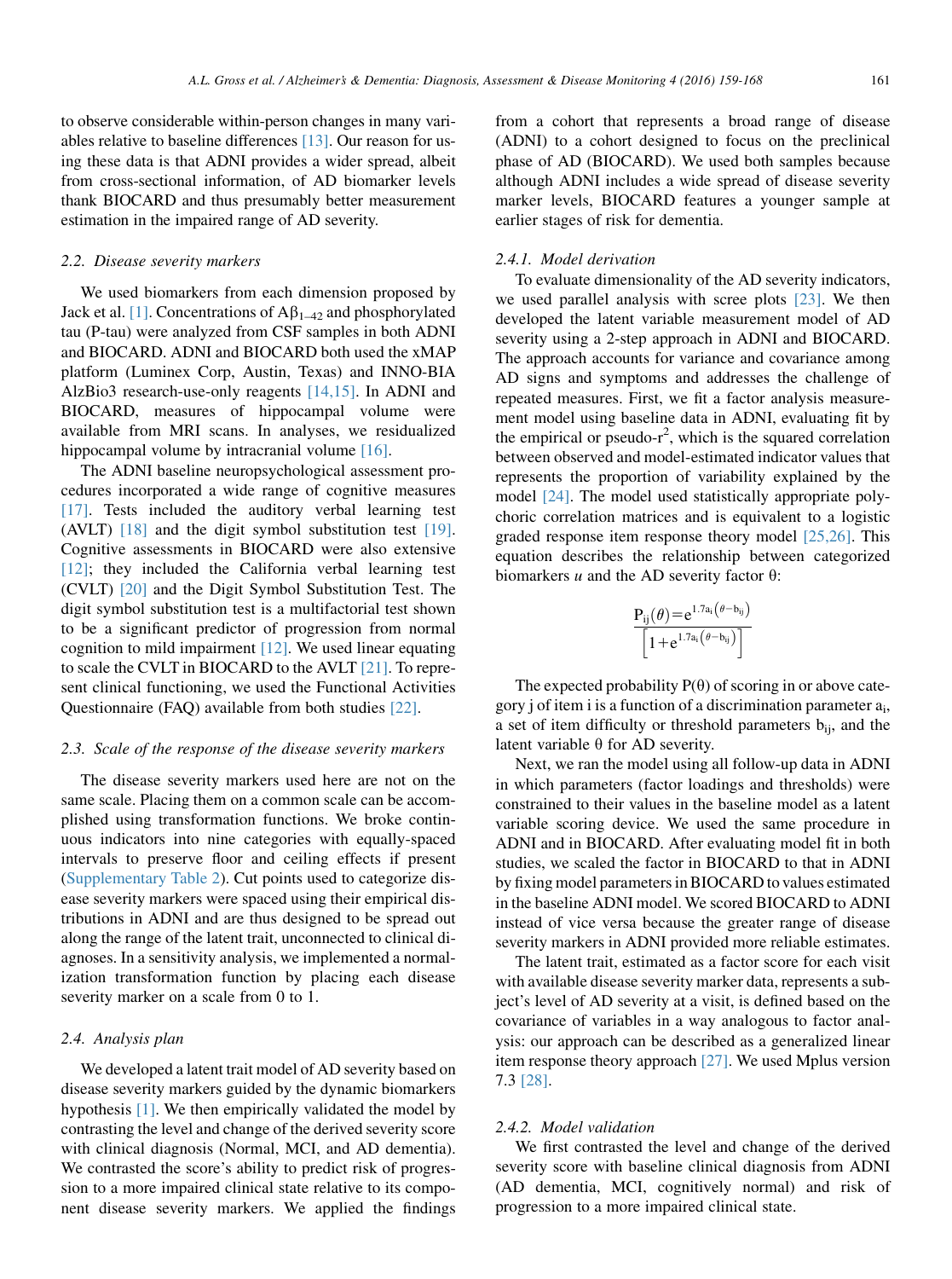Second, we determined the degree to which the AD severity factor distinguished diagnostic groups in ADNI and BIOCARD using receiver operator characteristic analyses. We compared area under the curve (AUC) with component disease severity markers.

Third, we determined how well baseline levels of the AD severity factor among cognitively normal individuals predict progression to MCI or to AD. We contrasted these associations with those of components of the AD severity score, to determine whether the score is better than its parts at predicting disease progression.

Fourth, to demonstrate the utility of the AD severity score for predicting future levels of biomarkers, we evaluated the association of changes in biomarker levels with baseline levels of AD severity using regressions of each biomarker on AD severity, time, and their interaction. We included random effects for intercept and slope. We graphed modelestimated levels of each biomarker against time by quintile of baseline AD severity to examine whether the trajectory of the biomarkers varies according to baseline levels of AD severity.

#### 2.4.3. Sensitivity analyses

Different uses of an AD severity score (e.g., screening and tracking progression in preclinical cases vs. describing trajectories) place different demands on the level of measurement precision needed at particular ranges of severity that are in turn informed by different measures.

| Table 1                                                  |  |
|----------------------------------------------------------|--|
| Baseline characteristics of the ADNI and BIOCARD samples |  |

Latent trait theory leads to the expectation that the same level of AD severity can be obtained if only a subset of the disease severity markers are observed. Thus, we conducted a series of leave-1-out measurement models which omitted a biomarker and re-estimated the AD severity score. We compared scores with Bland–Altman plots to evaluate precision and bias across the range of underlying AD severity [\[29\]](#page-9-0). Results of this sensitivity analysis informed the minimum set of biomarkers that can be assessed to return a reasonably precise estimate of a person's underlying AD severity.

#### 3. Results

ADNI-1 is a diagnostically heterogeneous sample of 822 older adults (mean age, 73 years, range 54–91 years) that at baseline included cognitively normal  $(N = 229)$ , MCI ( $N = 400$ ), and AD dementia cases ( $N = 193$ ) (Table 1). During follow-up on average of 4 years (range 0 to 9 years, median 3 years),  $N = 73$  progressed from cognitively normal to MCI and  $N = 242$  progressed to AD dementia. BIOCARD is a younger sample (58 years, range 20 to 85 years) than ADNI and at baseline included mostly cognitively normal persons  $(N = 284, 84.8\%).$ During follow-up on average of 11.5 years (range, 0– 17.8 years, median 12.1 years),  $N = 79$  participants progressed to MCI and  $N = 28$  to dementia.

|                                                | <b>ADNI</b>                |               | <b>BIOCARD</b>             |                |  |
|------------------------------------------------|----------------------------|---------------|----------------------------|----------------|--|
| Characteristic                                 | Mean (SD) or number $(\%)$ | Range         | Mean (SD) or number $(\%)$ | Range          |  |
| Sample size                                    | 822                        |               | 349                        |                |  |
| Age at baseline, mean (SD)                     | 75.3(6.9)                  | 54.8-90.9     | 57.6 (10.0)                | $20.4 - 84.8$  |  |
| Race/ethnicity, $n$ (%)                        |                            |               |                            |                |  |
| White                                          | 748 (91.0)                 |               | 336 (96.6)                 |                |  |
| <b>Black</b>                                   | 38(4.6)                    |               | 5(1.4)                     |                |  |
| Hispanic                                       | 20(2.4)                    |               | 4(1.1)                     |                |  |
| Other/unknown                                  | 16(1.9)                    |               | 3(0.9)                     |                |  |
| Female sex, $n(\%)$                            | 344 (41.9)                 |               | 201 (57.6)                 |                |  |
| Years of education, mean (SD)                  | 15.5(3.0)                  | $4 - 20$      | 17(2.4)                    | $12 - 20$      |  |
| Study visits, $n$ (%)                          | 6.0(2.8)                   | $1 - 12$      | 8.3(4.0)                   | $1 - 18$       |  |
| Years of follow-up, mean (SD)                  | 3.9(2.7)                   | $0 - 9.1$     | 11.5(4.9)                  | $0 - 17.8$     |  |
| Mini-mental state examination score, mean (SD) | 26.7(2.7)                  | $18 - 30$     | 29.5(0.9)                  | $27 - 30$      |  |
| Baseline diagnosis, $n$ (%)                    |                            |               |                            |                |  |
| Normal                                         | 229(27.9)                  |               | 279 (84.5)                 |                |  |
| <b>MCI</b>                                     | 400 (48.7)                 |               | 30(9.1)                    |                |  |
| Dementia                                       | 193 (23.5)                 |               | 21(6.4)                    |                |  |
| Incident MCI, $n$ (%)                          | 73 (8.9)                   |               | 79 (22.4)                  |                |  |
| Incident AD dementia, $n$ (%)                  | 242 (38.5)                 |               | 28(8.0)                    |                |  |
| Biomarker levels, mean (SD)                    |                            |               |                            |                |  |
| $A\beta_{1-42}$                                | 144.4 (56.3)               | $1 - 266.7$   | 259.3 (113.5)              | $25.1 - 555.4$ |  |
| Phosphorylated tau                             | 28.4(18.6)                 | $2.0 - 109.0$ | 32.2(23.2)                 | $4.5 - 158.4$  |  |
| Hippocampal volume                             | 2297.3 (528.2)             | 187.5-3772.4  | 765.7 (280.6)              | 81.0-1361.7    |  |
| Digit symbol substitution test                 | 47.0(13.1)                 | $4.0 - 84.0$  | 44.2(10.8)                 | $18.0 - 66.0$  |  |
| Auditory verbal learning test, sum of recall   | 43.5(11.5)                 | $7.0 - 76.0$  | 36.9(14.6)                 | $8.3 - 69.9$   |  |
| FAQ                                            | 6.0(6.6)                   | $1.0 - 31.0$  | 2.8(5.5)                   | $1.0 - 28.0$   |  |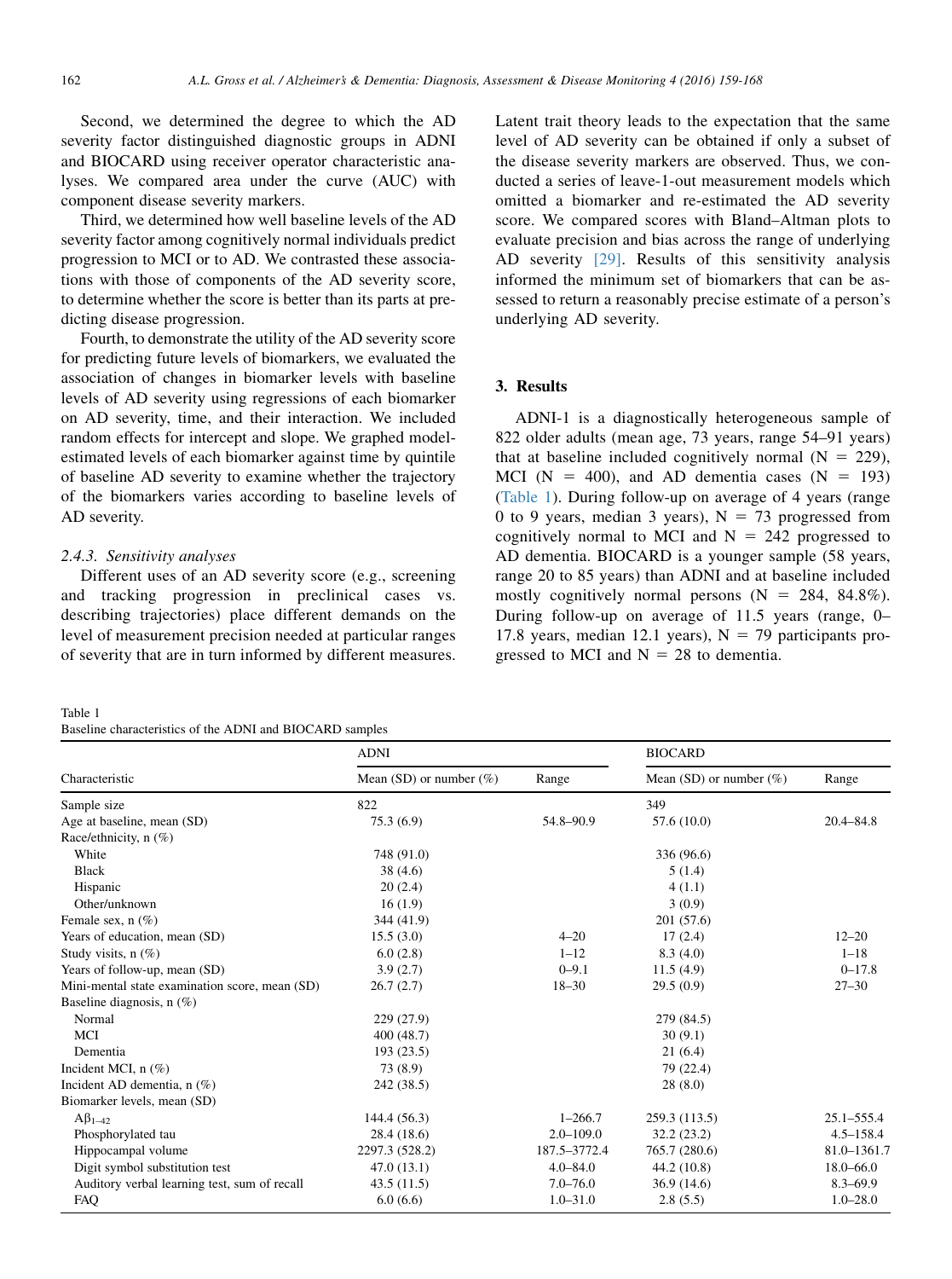# 3.1. Measurement model in ADNI and BIOCARD

Measurement models fit the observed data acceptably in ADNI based on empirical  $r^2$  statistics (Table 2). Empirical  $r^2$ statistics describe the proportion of variance in each indicator explained by the model. In ADNI, factor loadings were highest for the AVLTand FAQ. Owing to missing data by design in BIOCARD, factor loadings and empirical  $r<sup>2</sup>$  statistics were lower than in ADNI, particularly for hippocampal volume and the FAQ, but the empirical  $r^2$  were still acceptable.

#### 3.2. Model validation

In [Table 3,](#page-5-0) the AD severity score in ADNI distinguishes AD dementia from cognitively normal persons (area under the curve,  $AUC = 0.98$ ), cognitively normal from MCI  $(AUC = 0.88)$ , and MCI from AD dementia  $(AUC = 0.79)$ . Results were equally good in BIOCARD. [Table 3](#page-5-0) also provides classification quality for each disease severity marker. In both ADNI and BIOCARD, the AD severity summary score demonstrated equal or superior sensitivity, specificity, and AUC statistics compared to its component measures for all comparisons.

[Table 4](#page-6-0) shows hazard ratios from survival analyses for associations of the AD severity factor as well as its components and time-to-progression to MCI or to AD dementia. Hazard ratios explain the elevated risk of progression per unit difference in the AD severity factor or its components. Because the variables are in different units, we also present z statistics for the hazard ratios to facilitate comparisons of the relative strength of the hazard ratios. In ADNI data, in which participants contributed 3153 person-years, relative to the individual components of the severity factor, the AD severity factor was most strongly associated with onset of dementia (hazard ratio  $[HR] = 1.08$ ; 95% confidence interval [CI],  $1.07-1.10$ ;  $Z = 9.94$ ), followed by AVLT and hippocampal volume (both HR =  $1.08$ ; 95% CI, 1.6– 1.09). In BIOCARD, in which participants contributed 3312 person-years, the AD severity score predicted progression to AD dementia (HR =  $1.05$ ; 95% CI, 1.00– 1.10;  $Z = 2.10$ ) but not to MCI (HR = 0.98; 95% CI,  $0.95-1.02$ ;  $Z = -0.88$ ).

To evaluate construct validity, the power of the AD severity score to distinguish differences in the pace of change in AD severity is illustrated in [Figs. 1](#page-7-0) (ADNI) and [2](#page-7-0) (BIO-CARD). These figures summarize the longitudinal trajectory of a random sample of individual persons' AD severity scores over age. Values plotted are best unbiased linear predictors based on a linear mixed effect regression model of predicted AD severity score. Four groups of participant's trajectories are summarized in these figures: those who begin cognitively normal and remain normal (solid blue lines), those who begin with MCI and remain MCI (solid green lines), those who begin with clinical AD dementia and do not worsen (solid red lines), and those who progress to a higher level of severity (solid black lines) over follow-up. The average trajectory for persons who are normal, MCI, and AD dementia at baseline and who progressed are shown with thicker blue, green, red, and black lines, respectively. For persons who progressed, colored dots indicate current (at time of assessment) clinical stage as indicated in the key. In [Fig. 2](#page-7-0) for BIOCARD, we did not plot average trajectories for AD dementia or MCI cases because, by design, no participants had such a diagnosis at baseline.

[Figs. 1 and 2](#page-7-0) suggest that among older persons who are cognitively normal and remain so over up to 9 years in

Table 2

Factor loadings for AD Severity: Results from ADNI ( $N = 822$ ) and BIOCARD ( $N = 349$ )

| Biomarker                                         | Standardized | Thresholds |                |         |         |      |      |                |      |                 |
|---------------------------------------------------|--------------|------------|----------------|---------|---------|------|------|----------------|------|-----------------|
|                                                   | loading      |            | $\mathfrak{2}$ | 3       | 4       | 5    | 6    | $\overline{7}$ | 8    | Empirical $r^2$ |
| ADNI ( $N = 822$ , 4949 observations)             |              |            |                |         |         |      |      |                |      |                 |
| $A\beta_{1-42}$                                   | 0.54         | $-1.63$    | $-0.92$        | $-0.59$ | $-0.45$ | 0.01 | 0.57 | 1.00           | 1.78 | 0.85            |
| Phosphorylated tau                                | 0.48         | $-1.35$    | $-0.67$        | $-0.16$ | 0.19    | 0.65 | 0.88 | 1.33           | 1.71 | 0.78            |
| Hippocampal volume                                | 0.58         | $-2.20$    | $-1.06$        | $-0.43$ | $-0.17$ | 0.21 | 0.71 | 1.17           | 1.91 | 0.97            |
| Digit symbol substitution test                    | 0.64         | $-2.59$    | $-1.69$        | $-1.06$ | $-0.32$ | 0.40 | 1.02 | 1.64           | 2.11 | 0.97            |
| Auditory Verbal Learning Test, sum<br>of recall   | 0.77         | $-2.29$    | $-1.84$        | $-1.14$ | $-0.55$ | 0.14 | 1.08 | 1.88           | 2.63 | 0.98            |
| FAQ                                               | 0.76         | $-0.29$    | 0.31           | 0.66    | 0.91    | 1.25 | 1.42 | 1.68           | 1.98 | 0.98            |
| $BIOCARD (N = 349, 2773 observations)$            |              |            |                |         |         |      |      |                |      |                 |
| $A\beta_{1-42}$                                   | 0.36         | 0.69       | 0.84           | 0.99    | 1.16    | 1.34 | 1.52 | 1.86           | 2.11 | 0.65            |
| Phosphorylated tau                                | 0.35         | 0.33       | 0.99           | 1.15    | 1.36    | 1.49 | 1.62 | 2.02           | 2.18 | 0.62            |
| Hippocampal volume                                | $-0.05$      | $-1.59$    | $-1.11$        | $-0.44$ | 0.01    | 0.22 | 0.6  | 0.86           | 1.56 | 0.58            |
| Digit symbol substitution test                    | 0.47         | $-1.27$    | $-0.47$        | 0.22    | 0.97    | 1.57 | 1.91 | 2.06           | 2.13 | 0.92            |
| California verbal learning test, sum<br>of recall | 0.56         | $-1.27$    | $-0.61$        | 0.05    | 0.58    | 1.04 | 1.51 | 1.94           | 2.35 | 0.96            |
| FAQ                                               | 0.26         | 1.01       | 1.21           | 1.47    | 1.54    | 1.63 | 1.68 | 1.73           | 1.94 | 0.86            |

NOTE. Standardized factor loadings represent correlations between an item and the underlying latent trait. Standardized thresholds represent the location of cut points on the scale of the latent trait. Empirical r<sup>2</sup> statistics are the squared correlations between model-estimated values of each indicator and observed values of the indicator in the data and are used here to indicate quality of item-level fit of the model to the data.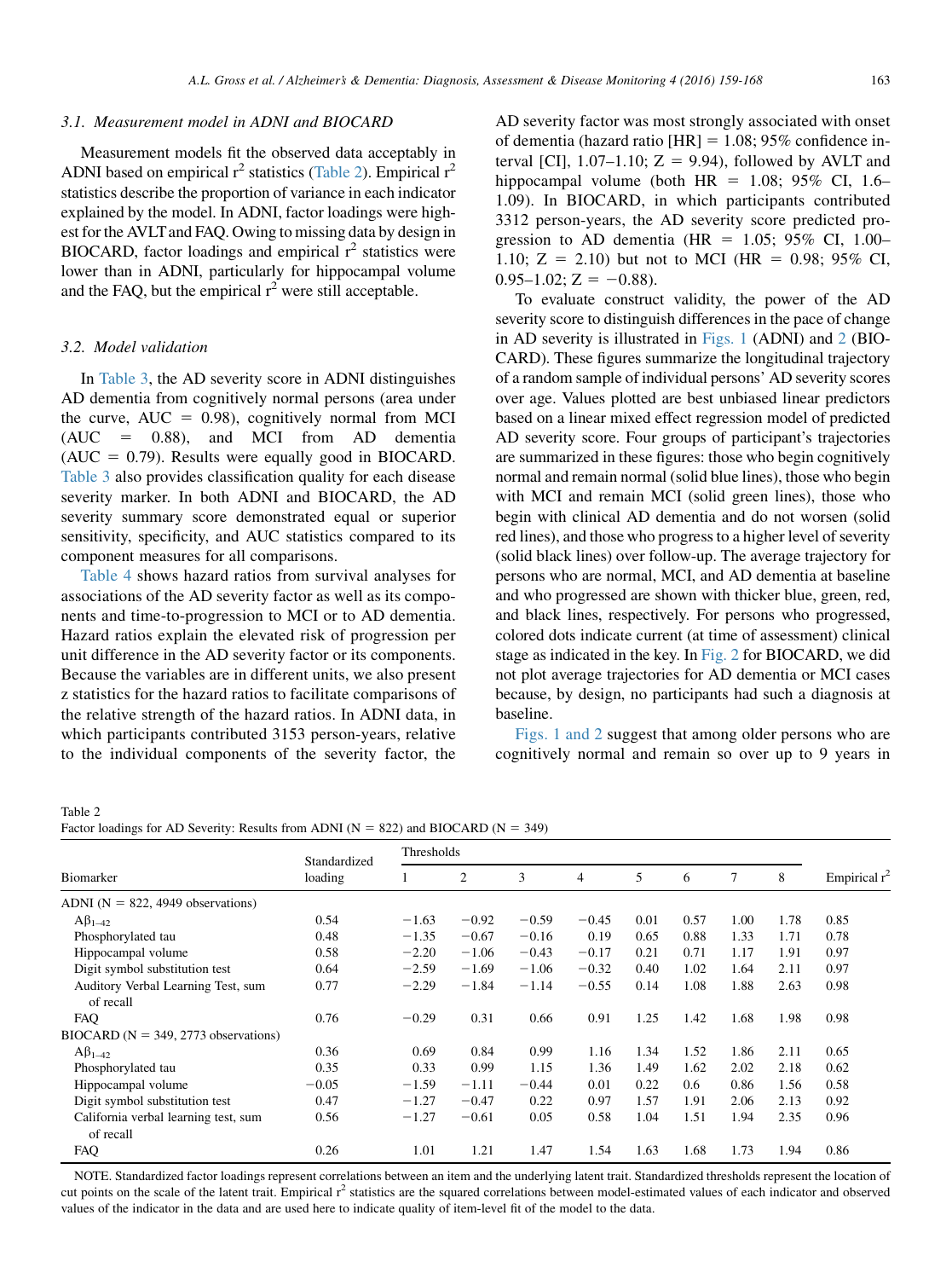<span id="page-5-0"></span>Table 3

Criterion validity of the AD severity factor using diagnostic status: Results from ADNI ( $N = 822$ ) and BIOCARD ( $N = 349$ )

| Data set and diagnostic comparison | Predictor                  | Area under the curve | Sensitivity | Specificity |
|------------------------------------|----------------------------|----------------------|-------------|-------------|
| ADNI ( $N = 822$ )                 |                            |                      |             |             |
| Normal vs AD                       |                            |                      |             |             |
|                                    | AD severity factor         | 0.98                 | 0.96        | 0.94        |
|                                    | $A\beta_{1-42}$            | 0.83                 | 0.83        | 0.76        |
|                                    | Phosphorylated tau         | 0.76                 | 0.69        | 0.72        |
|                                    | Hippocampal volume         | 0.90                 | 0.80        | 0.83        |
|                                    | Digit symbol substitution  | 0.91                 | 0.83        | 0.85        |
|                                    | Auditory verbal learning   | 0.96                 | 0.91        | 0.89        |
|                                    | FAQ                        | 0.97                 | 0.93        | 0.95        |
| Normal vs MCI                      |                            |                      |             |             |
|                                    | AD severity factor         | 0.88                 | 0.79        | 0.85        |
|                                    | $A\beta_{1-42}$            | 0.73                 | 0.69        | 0.72        |
|                                    | Phosphorylated tau         | 0.65                 | 0.61        | 0.63        |
|                                    | Hippocampal volume         | 0.77                 | 0.66        | 0.77        |
|                                    | Digit symbol substitution  | 0.74                 | 0.65        | 0.72        |
|                                    | Auditory verbal learning   | 0.84                 | 0.75        | 0.79        |
|                                    | FAQ                        | 0.84                 | 0.79        | 0.83        |
| <b>MCI</b> vs AD                   |                            |                      |             |             |
|                                    | AD severity factor         | 0.79                 | 0.77        | 0.70        |
|                                    | $A\beta_{1-42}$            | 0.60                 | 0.68        | 0.48        |
|                                    | Phosphorylated tau         | 0.61                 | 0.65        | 0.51        |
|                                    | Hippocampal volume         | 0.67                 | 0.65        | 0.61        |
|                                    | Digit symbol substitution  | 0.73                 | 0.69        | 0.64        |
|                                    | Auditory verbal learning   | 0.72                 | 0.64        | 0.68        |
|                                    | FAQ                        | 0.78                 | 0.79        | 0.67        |
| $BIOCARD (N = 349)$                |                            |                      |             |             |
| Normal vs AD                       |                            |                      |             |             |
|                                    | AD severity factor         | 0.99                 | 0.95        | 0.96        |
|                                    | $A\beta_{1-42}$            | 0.96                 | 1.00        | 0.93        |
|                                    | Phosphorylated tau         | 0.86                 | 0.82        | 0.88        |
|                                    | Hippocampal volume         | 0.67                 | 0.71        | 0.68        |
|                                    | Digit symbol substitution  | 0.93                 | 0.80        | 0.91        |
|                                    | California verbal learning | 0.94                 | 0.88        | 0.88        |
|                                    | FAQ                        | 0.97                 | 0.95        | 0.98        |
| Normal vs MCI                      |                            |                      |             |             |
|                                    | AD severity factor         | 0.78                 | 0.73        | 0.65        |
|                                    | $A\beta_{1-42}$            | 0.78                 | 0.68        | 0.80        |
|                                    | Phosphorylated tau         | 0.67                 | 0.55        | 0.80        |
|                                    | Hippocampal volume         | 0.64                 | 0.60        | 0.68        |
|                                    | Digit symbol substitution  | 0.76                 | 0.67        | 0.73        |
|                                    | California verbal learning | 0.78                 | 0.72        | 0.71        |
|                                    | FAQ                        | 0.63                 | 0.30        | 0.96        |
|                                    |                            |                      |             |             |

NOTE. Each row is based on a separate logistic regression of diagnostic status on the predictor (row) of interest. Logistic regressions account for clustering of observations within people over time using a Huber–White variance estimator.

ADNI and 18 years in BIOCARD, the pace of change in AD severity is slow but positive. Persons initially enrolled with clinical AD dementia begin in a much more impaired range at baseline, yet possibly due to ceiling effects, selection effects, or drop-outs their pace of change is comparable to cognitively normal persons. The pace of change among people with MCI and those who progressed to a higher level of severity is steeper than in other groups.

Supplementary Figs. 1 (ADNI) and 2 (BIOCARD) show results of random effects regressions of each biomarker on baseline levels of the AD severity score by quintile of AD severity. The trajectories for each disease severity marker are not parallel, indicating the AD severity score at baseline partially differentiates trajectories of disease severity markers.

#### 3.3. Sensitivity analyses

We evaluated the extent to which an accurate latent trait score can be estimated with subsets of available biomarkers (e.g., if  $A\beta_{1-42}$  is unavailable, if hippocampal atrophy is unavailable). Bland–Altman plots of factor scores from leave-1-out models for each disease severity marker revealed minimal evidence of systematic bias over the range of AD severity (Supplementary Figs. 3 and 4). These results depict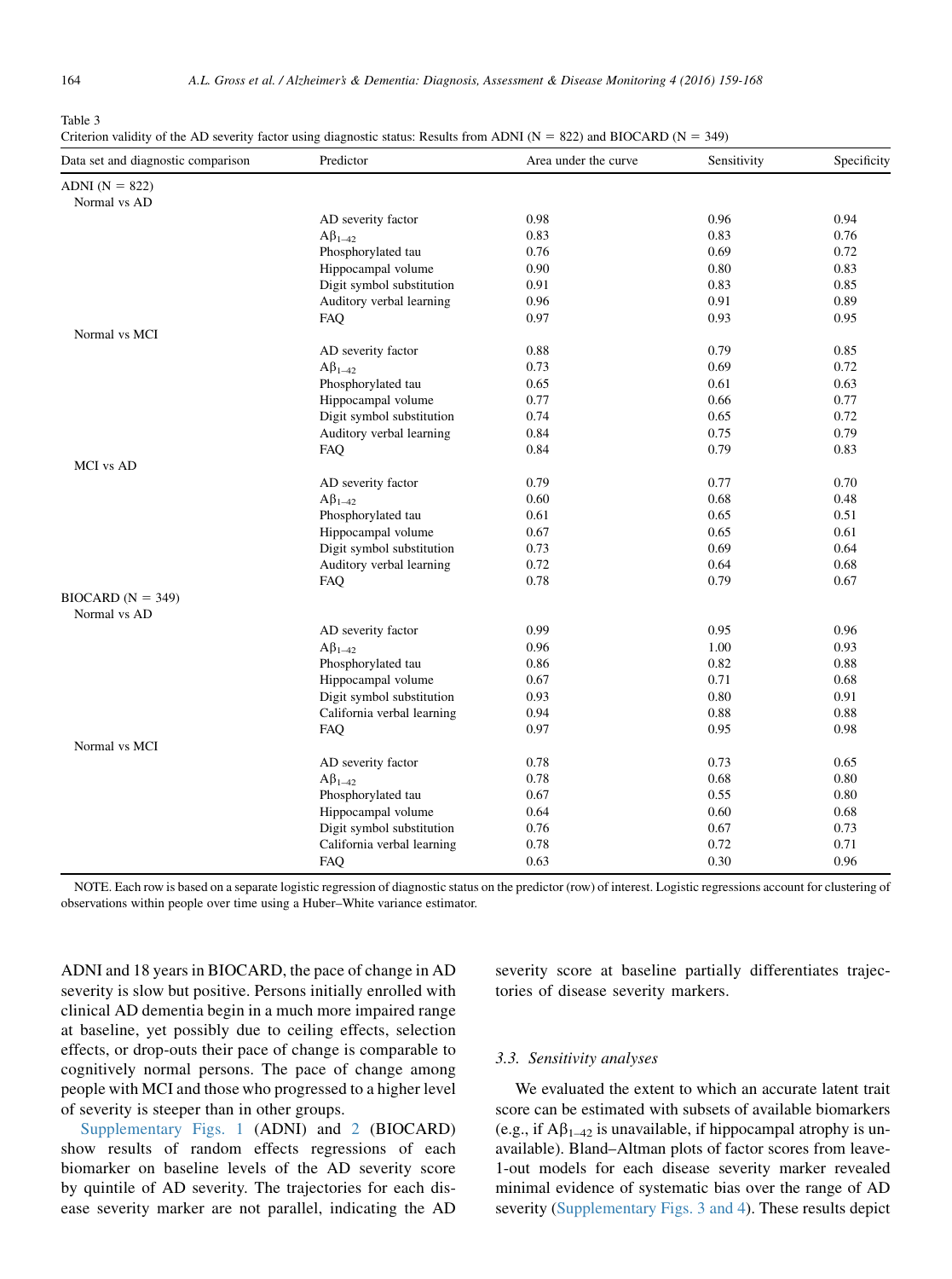<span id="page-6-0"></span>Table 4

|  |  | Predictive convergent validity of the AD severity factor: Results from ADNI ( $N = 822$ ) and BIOCARD ( $N = 349$ ) |
|--|--|---------------------------------------------------------------------------------------------------------------------|
|--|--|---------------------------------------------------------------------------------------------------------------------|

| Predictor                               | Number of progressors | Hazard ratio | 95% confidence interval | Z statistic |
|-----------------------------------------|-----------------------|--------------|-------------------------|-------------|
| <b>BIOCARD:</b> Progression to MCI      |                       |              |                         |             |
| AD severity factor                      | 32                    | 0.98         | $0.94 - 1.02$           | $-1.02$     |
| $A\beta_{1-42}$                         | 18                    | 1.02         | $0.97 - 1.07$           | 0.94        |
| Phosphorylated Tau                      | 18                    | $1.09*$      | $1.03 - 1.15$           | 2.94        |
| Hippocampal volume                      | 19                    | 1.01         | $0.96 - 1.06$           | 0.33        |
| Digit Symbol Substitution               | 23                    | $1.11*$      | $1.05 - 1.18$           | 3.76        |
| California Verbal Learning              | 9                     | $1.14*$      | $1.01 - 1.28$           | 2.21        |
| FAQ                                     | $\boldsymbol{0}$      |              |                         |             |
| <b>BIOCARD:</b> Progression to Dementia |                       |              |                         |             |
| AD Severity factor                      | 12                    | $1.05*$      | $1.00 - 1.10$           | 2.10        |
| $A\beta_{1-42}$                         | 9                     | $1.07*$      | $1.01 - 1.14$           | 2.18        |
| Phosphorylated Tau                      | 9                     | $1.12*$      | $1.04 - 1.20$           | 3.10        |
| Hippocampal volume                      | 10                    | 1.07         | $0.97 - 1.17$           | 1.42        |
| Digit Symbol Substitution               | 12                    | $1.11*$      | $1.03 - 1.21$           | 2.62        |
| California Verbal Learning              | $\boldsymbol{0}$      |              |                         |             |
| FAQ                                     | $\boldsymbol{0}$      |              |                         |             |
| <b>ADNI: Progression to Dementia</b>    |                       |              |                         |             |
| AD Severity factor                      | 176                   | $1.08*$      | $1.07 - 1.10$           | 9.96        |
| $A\beta_{1-42}$                         | 92                    | $1.07*$      | $1.04 - 1.09$           | 5.23        |
| Phosphorylated Tau                      | 92                    | $1.04*$      | $1.02 - 1.05$           | 3.73        |
| Hippocampal volume                      | 171                   | $1.08*$      | $1.07 - 1.10$           | 9.15        |
| Digit symbol substitution               | 176                   | $1.04*$      | $1.03 - 1.06$           | 5.97        |
| Auditory verbal learning                | 176                   | $1.08*$      | $1.06 - 1.10$           | 8.95        |
| FAQ                                     | 175                   | $1.03*$      | $1.01 - 1.04$           | 4.08        |

NOTE. The AD severity score for BIOCARD was based on a model in which ADNI parameters were applied to the BIOCARD sample. Because the variables are in different units, z statistics facilitate comparisons of the relative strength of the hazard ratios. Each row is based on a separate logistic regression of diagnostic status on baseline levels of the predictor (row) of interest. All models are adjusted for age.

 $*P < 05.$ 

that reasonable measurement precision of AD severity for research use can be obtained with any five of the six markers.

In another sensitivity analysis, we estimated factor analyses based on normalized versions of the disease severity markers (Supplementary Table 1). Factor loadings from these models in ADNI and BIOCARD were similar to their counterparts using discretized indicators.

#### 4. Discussion

The overarching goal of this project was to develop an objective and quantitative method for integrating multiple biomarkers of AD into a global measure of AD severity. We incorporated cerebrospinal fluid, structural neuroimaging markers, neuropsychological testing, and functional performance into a latent trait model. The AD severity score is a content-valid measure of AD severity. Results suggest it a reasonable approach for describing individual differences in AD severity and predicts progression from cognitively normal to more impaired clinical states. These findings suggest the approach can characterize underlying severity of disease and may therefore be useful for drug development or evaluating response to treatment.

Our derived AD severity score has potential to advance AD research by providing a method for characterizing the level of severity of AD in both preclinical and symptomatic cases. Because AD is recognized as a disease that develops over decades with a long preclinical period and in the absence of apparent clinical symptoms, a summary severity score based on biomarkers will be essential for screening and targeting of early interventions. Most current clinical trials are using amyloid imaging to determine whether AD pathology is present. However, such a method is not optimal for grading disease severity. An objective statistical measure of AD severity offers a feasible way to shorten clinical trials by providing a method to capture underlying pathology that can be tracked longitudinally.

Our model is based on available biomarkers and is extendible. Future work that identifies new biomarkers can be incorporated into the model and provide greater precision or information regarding AD severity. For example, our model uses  $CSF A\beta_{1-42}$  and P-Tau, but future investigations might instead use the ratio of  $A\beta_{1-42}/P$ -Tau. Our study's purpose was not to build a predictive model of AD diagnosis; thus, we did not consider demographic or genetic modifiers of AD risk in measurement models. Age, sex, and APOE status are not part of the dynamic biomarkers hypothesis [\[1\],](#page-8-0) and AD does not cause these characteristics. Age, sex, and APOE status are important features to include when trying to predict AD progression and conversion, but they are not appropriate factors to include as indicators that define AD severity.

Another future direction for the field, outside the scope of the present analysis, will be to compare the relative strength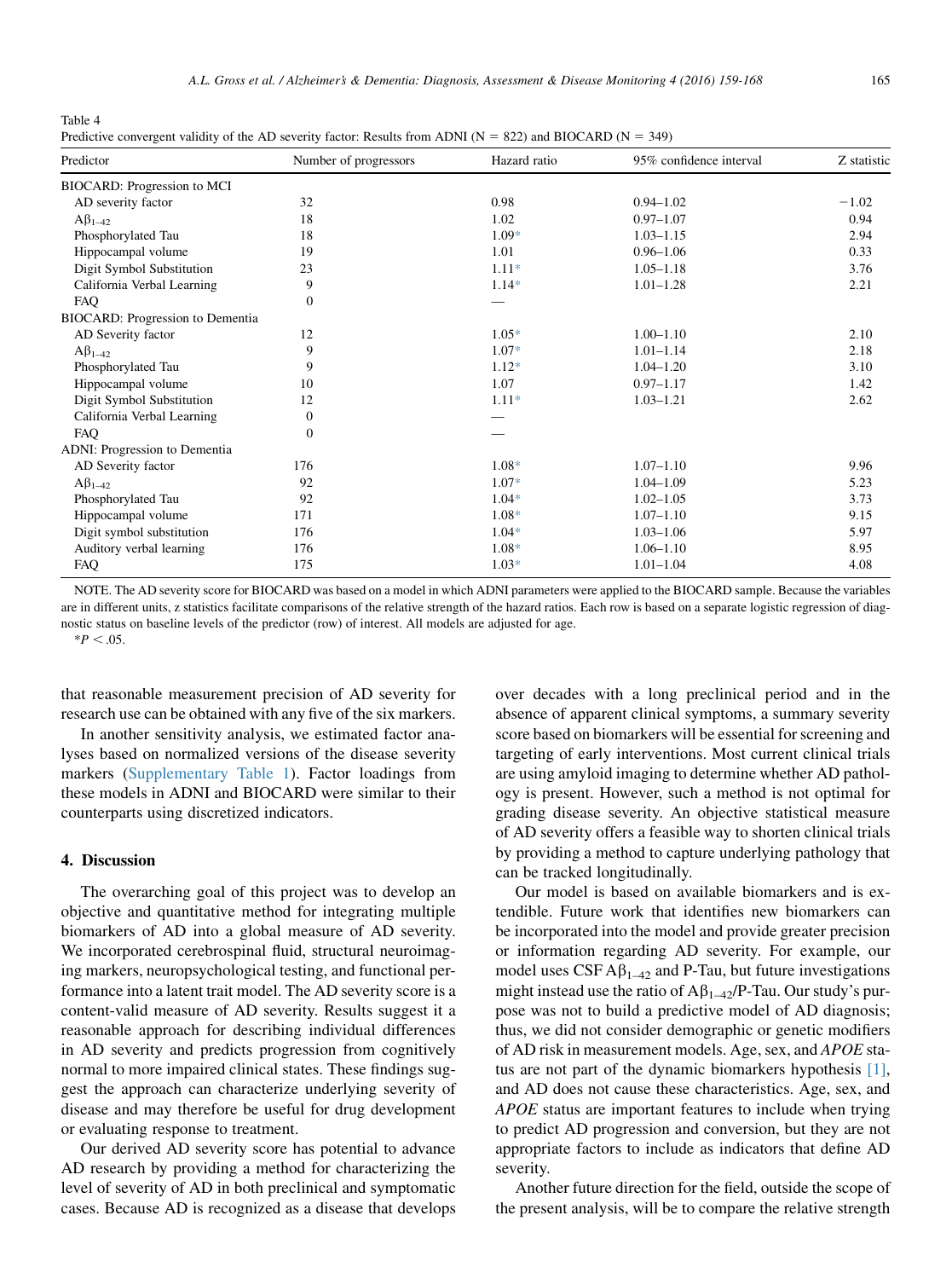<span id="page-7-0"></span>

Fig. 1. Longitudinal trends in Alzheimer disease severity in ADNI. This figure shows a random sample of longitudinal trajectories for select ADNI subgroups. Persons who begin the study in the normal group and do not progress over 48M follow-up are shown with solid blue lines without markers (dots). The average trajectory for this group is shown with a heavy blue-dashed line. Persons who begin with clinical AD are shown in solid red lines. The trend line for this group is shown with a heavy dashed red line. Persons who progress (either from normal to mild cognitive impairment (MCI) or AD or from MCI to AD are drawn with black lines, and colored dots indicate their current (at time of assessment) clinical stage as indicated in the key. The average trajectory for this group is shown with a solid black line. The values plotted are best unbiased linear predictors based on a linear mixed effect regression model of predicted Alzheimer disease severity score.

of the proposed model and alternative biomarker-based models to predict onset of AD and characterize trajectories of AD severity. Such alternative models include the AD signature based on MRI [\[30\],](#page-9-0) Jednyak et al. [\[8\]](#page-9-0) disease pro-



Fig. 2. Longitudinal trends in Alzheimer disease severity in BIOCARD. This figure shows a random sample of longitudinal trajectories for select BIOCARD subgroups. Persons who begin the study in the normal group and do not progress during follow-up are shown with solid blue lines without markers (dots). The average trajectory for this group is shown with a heavy blue-dashed line. Persons who progress (either from normal to mild cognitive impairment (MCI) or AD or from MCI to AD are drawn with black lines, and colored dots indicate their current (at time of assessment) clinical stage as indicated in the key. The average trajectory for this group is shown with a solid black line. The values plotted are best unbiased linear predictors based on a linear mixed effect regression model of predicted Alzheimer disease severity score.

gression model for AD which bears some resemblance to ours in terms of goal, and a recently proposed spatiotemporal function to simultaneously model the ordering of a multifactorial set of biomarkers in late-onset AD [\[31\].](#page-9-0)

Strengths of the study include two well-characterized cohorts followed prospectively for years. Strengths of our analysis include the use of readily available standard software, with standard expectations for conduct of analysis and reporting that is an important aspect of reproducibility, thus reducing the likelihood of false findings [\[32\].](#page-9-0) Mplus is flexible and provides a framework for testing alternative models (e.g., a nonlinear relationship between underlying AD severity and a biomarker could be tested with a latent variable interaction).

A noteworthy study limitation is that some aspects of the study designs for ADNI and BIOCARD are not ideal for the inferences we sought to make. It would be helpful to have AD severity indicator data for even younger ages, possibly extending back as far as 40 years of age or even younger. It would also have been better if clinically normal participants in ADNI were a random selection from the population. We addressed the issue of younger ages, in part, by applying our findings to the BIOCARD study, but even there participants were not selected to be a random population sample, as it was enriched with people who had a family history of dementia.

Another potential study limitation is our discretization of AD severity markers that are observed quantitatively. This results in some loss of information. In a sensitivity analysis, we reran models using continuous versions of disease severity markers and currently believe the discretization approach is better (Supplementary Table 1). The advantage of the discretization approach is that it does not presume that AD severity increases linearly with increases in the quantitatively observed biomarker. This comes from estimating eight thresholds for a nine-category discretized biomarker: the spacing among the estimated thresholds along the latent trait can vary.

A third limitation is that the extent to which a modelestimated AD severity score corresponds to an assumed underlying reality of an AD pathological process hinges directly on which AD severity indicators are in the model. Although ADNI and BIOCARD collected a multitude of biomarkers, we included a relatively small set. Any number of AD biomarkers could be chosen for a model such as ours, and each might produce some differences in the rank ordering of persons along a continuum of AD severity. For example, Abeta loads determined by PIB, FDG PETderived measures of metabolism, and size and shape of the corpus callosum are other important markers albeit unavailable in other datasets we used in the present study [\[33–](#page-9-0) [35\]](#page-9-0). Given this, our model can only be seen as a rough empirical guide to the underlying nature of AD severity, and suited for group differences research (e.g., testing the effectiveness of interventions administered to groups; charting the progression of AD in population samples). Application to inference at the individual level should be discouraged. The goal of this study was to introduce the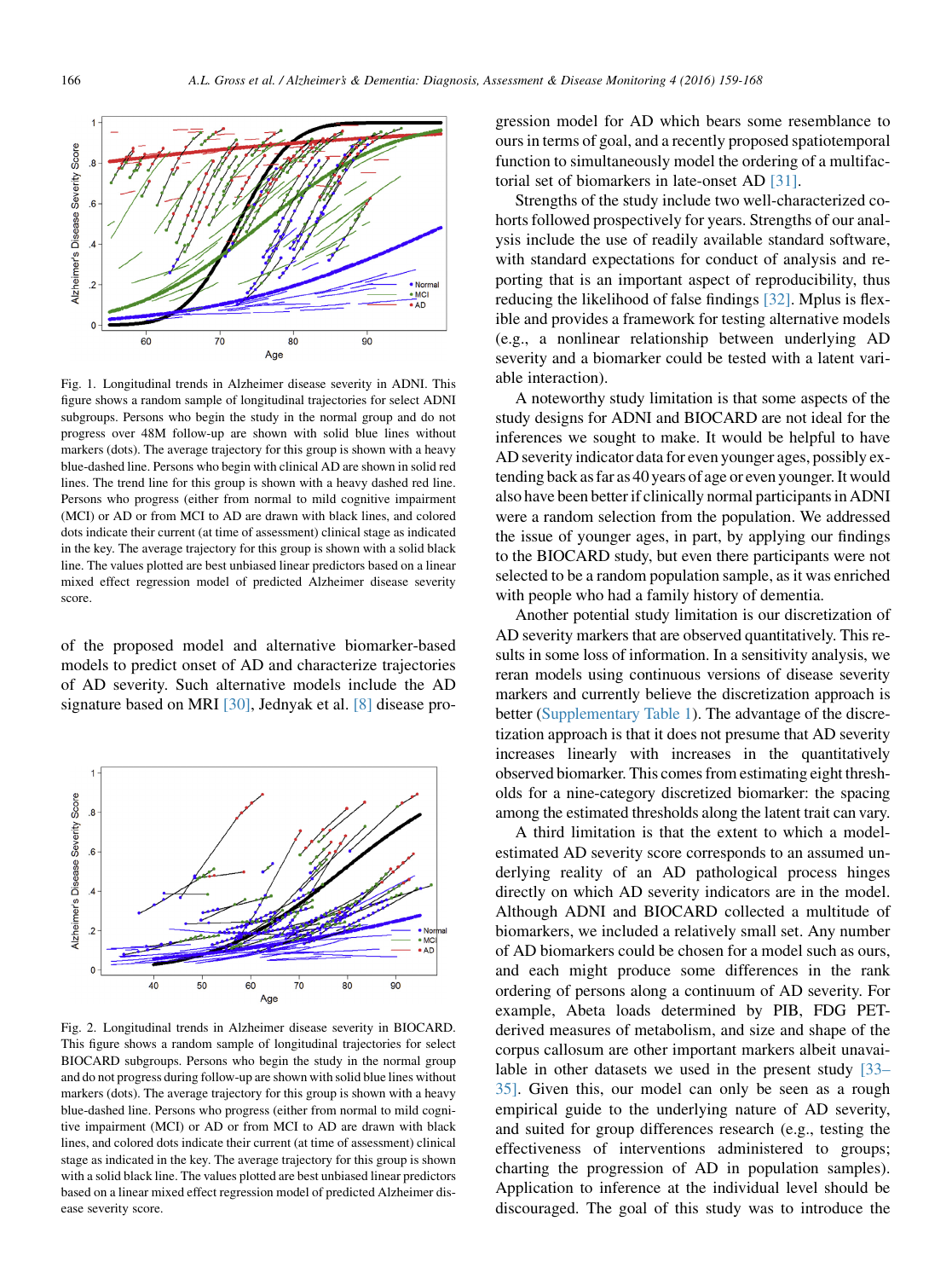<span id="page-8-0"></span>concept, methods, and use of the objective measure of AD severity using biomarkers and other disease severity markers. Future extensions of our model will be to investigate the potential utility of other biomarkers, with an eye toward identifying those with a dynamic range relevant to persons with very early AD.

#### Acknowledgments

This work was supported by National Institute on Aging grant R13 AG030995 (PI: Mungas). J-M. S. L.'s work was supported by McGill University, Pfizer Canada, the Government of Canada (Canada Research Chairs program and Canadian Fund for Innovation), the Weston Brain Institute and the Levesque Foundation.

Data collection and sharing for this project was funded by the Alzheimer's Disease Neuroimaging Initiative (ADNI) (National Institutes of Health Grant U01 AG024904) and DOD ADNI (Department of Defense award number W81XWH-12-2-0012). ADNI is funded by the National Institute on Aging, the National Institute of Biomedical Imaging and Bioengineering, and through generous contributions from the following: AbbVie, Alzheimer's Association; Alzheimer's Drug Discovery Foundation; Araclon Biotech; BioClinica, Inc.; Biogen; Bristol-Myers Squibb Company; CereSpir, Inc.; Eisai Inc.; Elan Pharmaceuticals, Inc.; Eli Lilly and Company; EuroImmun; F. Hoffmann-La Roche Ltd and its affiliated company Genentech, Inc.; Fujirebio; GE Healthcare; IXICO Ltd.; Janssen Alzheimer Immunotherapy Research & Development, LLC.; Johnson & Johnson Pharmaceutical Research & Development LLC.; Lumosity; Lundbeck; Merck & Co., Inc.; Meso Scale Diagnostics, LLC.; NeuroRx Research; Neurotrack Technologies; Novartis Pharmaceuticals Corporation; Pfizer Inc.; Piramal Imaging; Servier; Takeda Pharmaceutical Company; and Transition Therapeutics. The Canadian Institutes of Health Research is providing funds to support ADNI clinical sites in Canada. Private sector contributions are facilitated by the Foundation for the National Institutes of Health ([www.](http://www.fnih.org) [fnih.org\)](http://www.fnih.org). The grantee organization is the Northern California Institute for Research and Education, and the study is coordinated by the Alzheimer's Disease Cooperative Study at the University of California, San Diego. ADNI data are disseminated by the Laboratory for Neuro Imaging at the University of Southern California.

The BIOCARD study is supported in part by grants from the National Institutes of Health: U01-AG03365, P50- AG005146 and P41-RR015241. The BIOCARD Study consists of 7 Cores with the following members: (1) the Administrative Core (Marilyn Albert, Barbara Rodzon, Richard Power), (2) the Clinical Core (Ola Selnes, Marilyn Albert, Rebecca Gottesman, Ned Sacktor, Guy McKhann, Scott Turner, Leonie Farrington, Maura Grega, Daniel D'Agostino, Sydney Feagen, David Dolan, Hillary Dolan), (3) the Imaging Core (Michael Miller, Susumu Mori, Tilak Ratnanather, Timothy Brown, Hayan Chi, Anthony Kolasny, Kenichi Oishi, Thomas Reigel, William Schneider, Laurent Younes), (4) the Biospecimen Core (Richard O'Brien, Abhay Moghekar, Richard Meehan), (5) the Informatics Core (Roberta Scherer, Curt Meinert, David Shade, Ann Ervin, Jennifer Jones, Matt Toepfner, Lauren Parlett, April Patterson, Lisa Lassiter), the (6) Biostatistics Core (Mei-Cheng Wang, Yi Lu, Qing Cai), and (7) the Neuropathology Core (Juan Troncoso, Barbara Crain, Olga Pletnikova, Gay Rudow, Karen Fisher).

We would like to acknowledge the contributions to BIO-CARD of the Geriatric Psychiatry Branch (GPB) of the intramural program of the NIMH who initiated the study (PI: Dr. Trey Sunderland).

# Supplementary data

Supplementary data related to this article can be found at [http://dx.doi.org/10.1016/j.dadm.2016.08.005.](http://dx.doi.org/10.1016/j.dadm.2016.08.005)

# RESEARCH IN CONTEXT

- 1. Systematic review: Alzheimer's disease (AD) develops over decades, but underlying disease severity is difficult to measure with individual biomarkers. The dynamic biomarkers hypothesis provides a framework for conceptualizing the pathological cascade of AD that begins with abnormal amyloid processing and culminates in clinical symptoms and functional disability.
- 2. Interpretation: Recognizing the dynamic biomarkers hypothesis as a latent variable model, we present an objective, quantitative method for integrating multiple biomarkers and other severity indicators of AD into a global measure encompassing preclinical and symptomatic disease stages. The derived AD severity factor distinguishes diagnostic groups as well or better than its component AD biomarkers. Worsening scores predict faster progression to AD dementia among participants with MCI.
- 3. Future directions: Potential applications of the derived severity score include being an intermediate outcome in clinical trials. The model should additionally facilitate research on novel biomarkers which have a dynamic range relevant to persons with preclinical AD.

#### References

[1] [Jack CR, Knopman DS, Jagust WJ, Shaw LM, Aisen PS, Weiner MW,](http://refhub.elsevier.com/S2352-8729(16)30045-8/sref1) [et al. Hypothetical model of dynamic biomarkers of the alzheimer's](http://refhub.elsevier.com/S2352-8729(16)30045-8/sref1) [pathological cascade. Lancet Neurol 2010;9:119–28](http://refhub.elsevier.com/S2352-8729(16)30045-8/sref1).